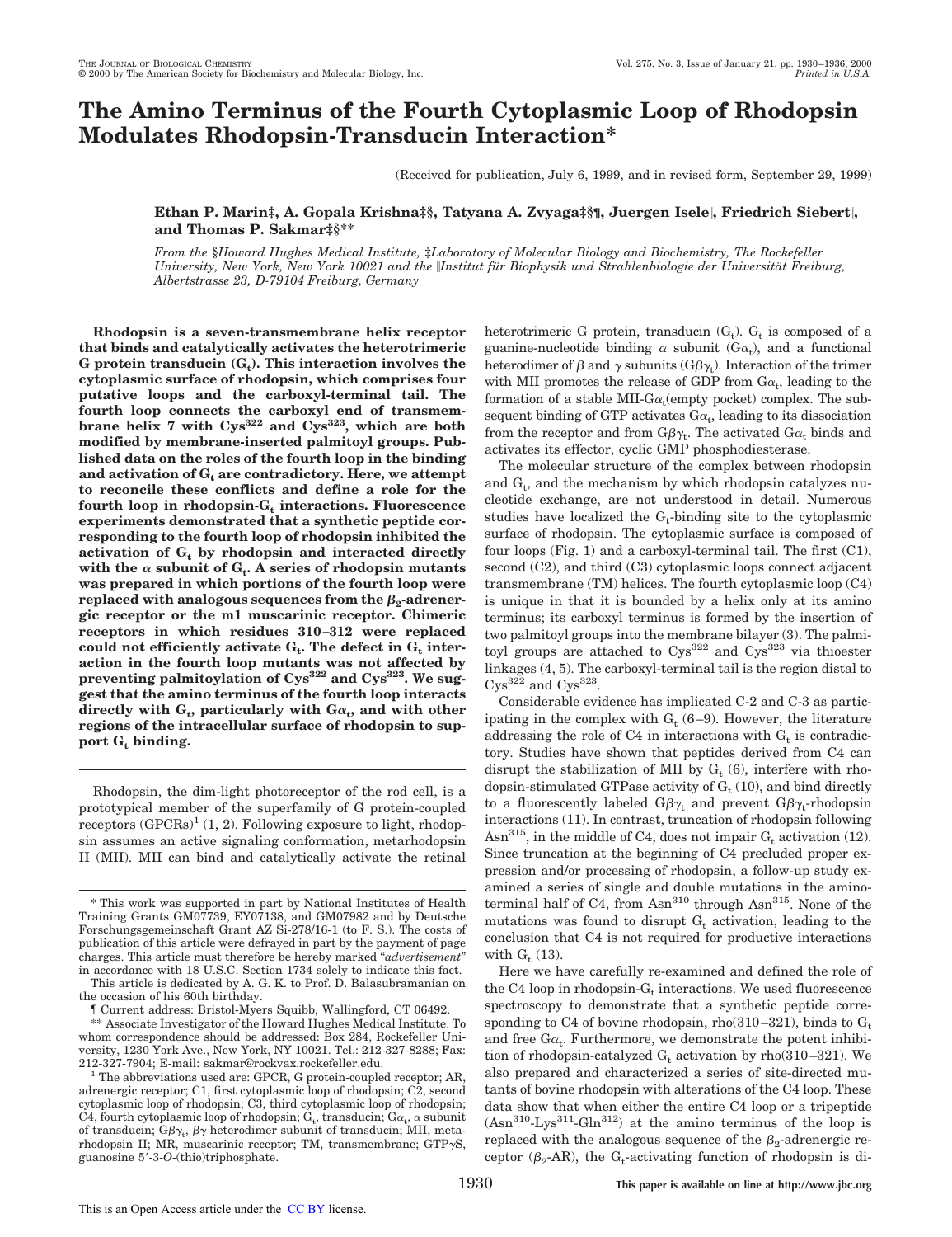

FIG. 1. **Schematic representation of bovine rhodopsin.** Seven putative TM helices are depicted as for previous models of GPCRs. The amino terminus and intradiscal surface are toward the *bottom*, and the carboxyl terminus and cytoplasmic surface is toward the *top* of the figure. The intradiscal and cytoplasmic loops are not drawn to scale. The loop C4 is defined as the  $12$  amino acids beginning with  $\text{Asn}^{310}$ , at the membrane border of the TM helix 7, and ending with  $Cys^{322}$  and  $Cys<sup>323</sup>$ . Both of these cysteines are palmitoylated  $(4, 5)$ , and the palmitoyl groups are inserted into the membrane (3).

minished. Neither replacement of the carboxyl-terminal half of the loop, nor removal of the palmitoylation sites disrupt  $G_t$ activation. We conclude that the C4 loop is involved in mediating interactions between rhodopsin and  $G_t$ .

#### EXPERIMENTAL PROCEDURES

*Preparation of Peptides—*Peptides were synthesized at the Rockefeller University Protein/DNA Technology Center and HHMI Biopolymer Facility by solid phase technique using Fmoc (*N*-(9-fluorenyl)methoxycarbonyl) chemistry. All peptides were prepared with free amino termini, and were amidated at the carboxyl termini. The peptides were purified by high performance liquid chromatography and characterized by mass spectrometry. The names and amino acid sequences of the peptides used in this study are the following: rho(132–144), AIERYV-VVCKPMS; rho(240–252), SATTQKAEKEVTR; rho(310–321), NKQ-FRNCMVTTL; rho(313–321), FRNCMVTTL; rho(310–321)*scr,* TLTVN-MKCQNFR; rho(310–321)*SPD*, SPDFRNCMVTTL.

 $Preparation$  of  $G_t$ ,  $G_{\alpha_t}$ , and  $G{\beta}\gamma_t$ — $G_t$  was prepared from frozen bovine retinas (Lawson, Inc., Lincoln, NE) using standard techniques  $(14, 15)$ . Specific activities of  $G_t$  samples were determined by spectrofluorometric titration, as described previously (16).  $G\beta\gamma_t$  and  $G\alpha_t$  were isolated from holo- $G_t$  essentially according to published methods  $(17)$ using a Hitachi LC-organizer high performance liquid chromatography system with a 1-ml Hi-Trap Blue-Sepharose column (Amersham Pharmacia Biotech). The proteins were eluted from the column by applying a 0–2 M NaCl gradient. Protein concentrations were determined using the Bio-Rad protein assay reagent according to the manufacturer's instructions. The subunits were stored at  $-20$  °C in a 50% glycerol buffer until use.

 $M$ easurement of Intrinsic Fluorescence of  $G_t$ ,  $G\alpha_t$ , and  $G\beta\gamma_t$ —Fluorescence measurements were done on a Spex Fluorolog  $3-11$   $\tau$ 3 spectrofluorometer equipped with a 450 W Xenon arc lamp. All fluorescence experiments were performed in 10 mM Tris-HCl buffer (pH 7.2) containing 100 mm NaCl, 2 mm  ${ {\rm MgCl}_2}$ , 1 mm dithiothreitol, 5  ${\rm \mu m}$  GDP, and 0.01% (w/v) dodecyl maltoside. Spectra were recorded at 10 °C in a 4  $\times$ 4-mm quartz cuvette. Protein fluorescence was obtained by exciting at 295 nm and monitoring emission from 315 to 450 nm. The excitation and emission slit bandpass were 1.5 and 5 nm, respectively. Titration experiments were typically performed by adding  $10-\mu l$  aliquots of the peptide from a stock solution of 250  $\mu$ M to a protein solution of 200 nM.

*Preparation of Rhodopsin Mutants—*Site-directed mutagenesis was achieved primarily by using restriction fragment replacement (18) in a synthetic rhodopsin gene (19) cloned into a eukaryotic expression vector (20). Mutants CTr1 and CTr3 were constructed by substituting the *Bsp*EI-*Sal*I restriction fragment with a synthetic duplex containing the desired codon alterations; mutant CTr2 involved a similar substitution of the *ApaI-SalI* fragment. Mutants CTr4 and the Lys<sup>311</sup> point mutations involved substitution of an *Apa*I-*Bsp*EI fragment. The mutant CysXV (C322S/C323S) was constructed by substituting the *Xho*I-*Bst*EII

fragment of the rhodopsin gene into CysXIII (C140S/C316S/C322S/ C323S). CysXIII was prepared by substituting the *Bsp*EI-*Sal*I fragment of a C140S mutant (21) with a synthetic fragment that contained the appropriate codon alterations for C316S, C322S, and C323S. The combination mutant CTr4/CysXV was prepared by cloning the *Xho*I-*Bst*EII fragment of CTr4 into a *Xho*I-*Bst*EII digested CysXV vector. Cell culture, transfection, and immunoaffinity purification procedures have been described elsewhere (22–24). Membranes from transfected cells were prepared prior to regeneration with 11-*cis*-retinal using sucrose density gradient centrifugation, as described previously (25).

*Fluorescence G<sup>t</sup> Activation Assay—*The assay was performed essentially as described (16), using 250 nm  $G_t$  and 1 nm rhodopsin or mutant pigment. Peptide competition assays were performed with 200 nm  $G_t$ and 1 nM purified COS cell-expressed rhodopsin from which 1D4 peptide introduced in the purification procedure was removed by gel filtration on a G-50 Nick column (Amersham Pharmacia Biotech). The appropriate concentration of peptide was added from a 15 mm stock solution and preincubated with  $G_t$  for 30 min before the start of the assay.

*Measurement of [3H]Palmitic Acid Incorporation—*Opsin was metabolically labeled with [3H]palmitic acid (NEN Life Science Products Inc., Boston, MA) essentially as described previously (26). Briefly, 48 h post-transfection, COS cells were grown for 8 h in serum-free media. The cells were then incubated for 30 min in 1% serum, followed by 2 h in 1% serum supplemented with 100  $\mu$ Ci/ml [<sup>3</sup>H]palmitic acid (43 Ci/ mmol). Cells were washed with phosphate-buffered saline, harvested, and solubilized in 0.1% (w/v) dodecyl maltoside solution. The detergent extracts were incubated overnight with resin conjugated with 1D4 monoclonal antibody as used in the standard rhodopsin purification procedure (27). The resin was washed extensively, as monitored by the decreasing tritium counts present in successive washes. Opsin was eluted from the resin by incubation with wash buffer containing the 1D4 peptide. The relative amounts of [3H]palmitic acid incorporated into the eluted samples were analyzed by scintillation counting.

## RESULTS

*Inhibition of G<sup>t</sup> Activation by Synthetic Peptides Corresponding to Cytoplasmic Loops of Rhodopsin—*Peptides derived from the C2, C3, and C4 loops of rhodopsin have been shown to disrupt the ability of  $G_t$  to stabilize MII as measured by an extra-MII assay (6). We examined whether similar peptides could also disrupt the activation of  $G_t$  by catalytic amounts of solubilized rhodopsin in a fluorescence activation assay. In Fig. 2, a dose-dependent decrease in the rate of  $G_t$  activation is observed in the presence of synthetic peptides derived from the amino terminus of C2 (rho(132–144)), the carboxyl terminus of C3 (rho(240–252)), and C4 (rho(310–321)). The effective concentration at 50% inhibition  $(IC_{50})$  for all peptides was in the 0.1–0.3 mM range; all peptides inhibited activation completely at concentrations  $\leq 1$  mM. A C1-derived peptide, rho(61–75), only modestly inhibited transducin activation at 1 mm (not shown).

*A Synthetic Peptide Derived from C4 of Rhodopsin, Rho(310– 321), Alters the Fluorescence Emission Wavelength Maximum of G* $\alpha$ <sub>t</sub> *but Not of G* $\beta\gamma$ <sub>t</sub>—In an effort to characterize the interactions of  $C4$  with  $G_t$ , the intrinsic fluorescence emission spectra of  $Ga_t$  and  $G\beta\gamma_t$  were collected in the presence of increasing concentrations of rho(310–321). A significant red shift (7.8  $\pm$ 0.3 nm,  $n = 4$ ) in the  $\lambda_{\text{max}}$  of tryptophan emission of  $G\alpha_t$  was observed in the presence of  $45 \mu M$  peptide (Fig. 3A). The shift was accompanied by a modest  $(\sim 10\%)$  increase in intensity. These spectral changes are indicative of a change in the molecular environment of at least one of the two tryptophans of  $Ga_t$  caused by the binding of the peptide. The extent of the red shift was dependent on the concentration of peptide (Fig. 3*A, inset*). In contrast, the  $\lambda_{\text{max}}$  of tryptophan fluorescence emission of G $\beta\gamma_t$  was only minimally (1.0  $\pm$  0.3 nm, *n* = 4) affected by the peptide (Fig. 3*B*). These data suggest that the peptide does not bind to free  $G\beta\gamma_t$ , but they do not rule out binding in a manner that does not alter the molecular environment of enough of its 8 intrinsic tryptophans to allow for spectroscopic detection. The emission spectrum of holo- $G_t$  was red shifted by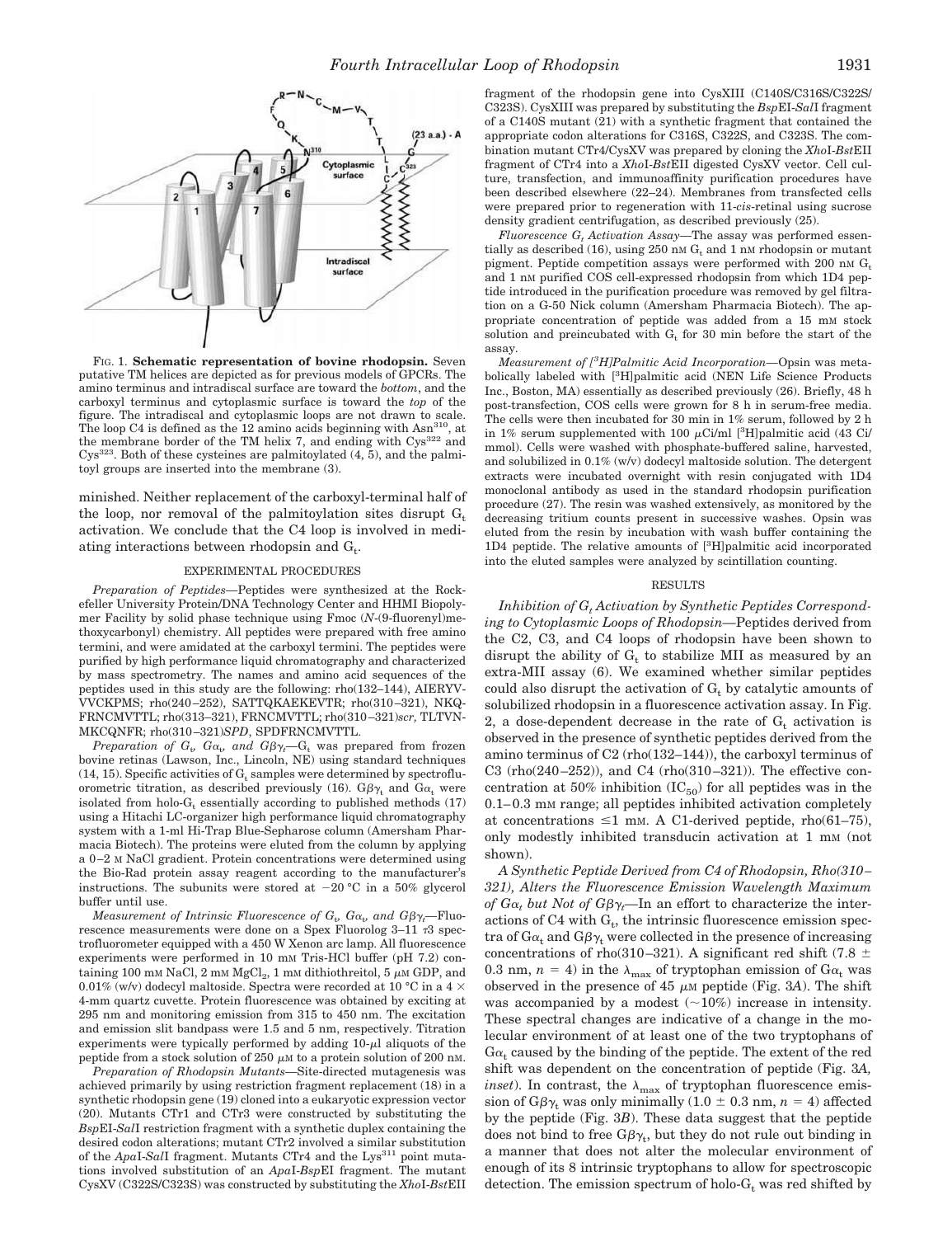

FIG. 2. **Peptides derived from the second, third, and fourth intracellular loops of rhodopsin inhibit activation of G<sup>t</sup> by rhodopsin.** Each panel shows the relative initial rate of  $G_t$  activation as a function of peptide concentration. Activation rates were determined using a fluorescence assay of  $G_t$  activation (16). The peptide used in each experiment is described in the *lower left hand corner* of the corresponding panel. All three peptides completely inhibited activation of  $G_t$ , with  $IC_{50}$  values in the 0.1–0.3 mM range. A peptide derived from the first intracellular loop only moderately inhibited  $G_t$  activation at a concentration of 1 mM (not shown). Each panel represents data from a single set of experiments, which was repeated at least twice with similar results.

approximately 4 nm in the presence of the peptide (data not shown), which is consistent with peptide interaction with  $Ga_t$ but not  $G\beta\gamma_t$  in the context of the heterotrimer. The effects of three additional peptides on the  $\lambda_{\text{max}}$  of  $G\alpha_t$  emission were examined. The peptides, which were derivatives of rho(310– 321), were: (*a*) rho(313–321), in which residues 310, 311, and 312 were not present; (*b*) rho(310–321)*scr* in which the order of the amino acids was scrambled; and (*c*) rho(310–321)*SPD* in which the first three positions of the peptide were changed from NKQ to SPD. The sequence of rho(310–321)*SPD* is derived from the rhodopsin mutant CTr4 (Fig. 4). The peptides rho(313–321) and rho(310–321)*scr* did not affect the  $\lambda_{\text{max}}$  of  $Ga_t$  emission, whereas rho(310–321)*SPD* caused a  $\sim$ 4-nm red shift, with no change in fluorescence intensity (data not shown). As an additional control, the  $\lambda_{\text{max}}$  of the emission spectrum of bovine serum albumin was shown to be insensitive to the presence of rho(310–321) (data not shown).

*Preparation of Substitution Mutants in C4 of Rhodopsin—* Three rhodopsin mutants were prepared in which portions of C4 were replaced with sequences from analogous segments of the  $\beta_2$ -AR or the m1-muscarinic receptor (m1-MR) (Fig. 4). These two receptors were chosen because they have fourth loops of similar lengths to that of rhodopsin and at least one cysteine homologous to  $C_{\text{VS}}^{322}$  or  $C_{\text{VS}}^{323}$  of rhodopsin. The



FIG. 3. **Effect of rho(310–321) on the intrinsic fluorescence of**  $G\alpha_t$  and  $G\beta\gamma_t$  subunits. Fluorescence emission spectra were collected using an excitation wavelength of 295 nm. *A***,** fluorescence emission  $spectra$  of  $Ga_t$  (200 nm) before (*solid line*) and after (*dashed line*) incubation with the rhodopsin C4 peptide, rho $(310-321)$  (45  $\mu$ M). The *inset* shows the fluorescence emission  $\lambda_{\text{max}}$  of  $G\alpha_t$  as a function of rho(310–321) concentration. The mean maximum  $\Delta \lambda_{\text{max}} \pm$  S.E. was 7.8  $\pm$  0.3 nm (*n* = 4). *B*, fluorescence emission spectra of  $G\beta\gamma_t$  (200 nm) before (*solid line*) and after (*dashed line*) incubation with rho(310–321) (45  $\mu$ M). *Inset* shows the fluorescence emission  $\lambda_{\text{max}}$  of  $G\beta\gamma_t$  as a function of rho(310–321) concentration. The mean maximum  $\Delta \lambda_{\text{max}} \pm$  S.E. was  $1.0 \pm 0.3$  nm ( $n = 4$ ). Data shown are representative of at least four independent and reproducible experiments.

 $\beta_2$ -AR has been shown to be palmitoylated (28), while this modification in the m1-MR is inferred to be very likely because of the presence of a Cys residue at the required location. Furthermore, these receptors bind G protein types not related to  $G_t$ , which is a member of the  $G_{i/o}$  class. The m1-MR couples to  $G_q$ , and the  $\beta_2$  AR couples to  $G_s$ .

In mutants CTr1 and CTr2, portions of C4 are replaced with sequence derived from the  $\beta_2$ -AR (Fig. 4). CTr1 involves replacement of the carboxyl-terminal half of the loop, while the entire fourth loop is replaced in CTr2. Only a carboxyl-terminal replacement was constructed with the m1-MR (CTr3), since the amino-terminal halves of the C4 loops of rhodopsin and m1-MR are nearly identical. The chimeric C4 mutant approach offers several advantages. For example, since the replacements are relatively long, and the substituted sequence is derived from receptors that couple to  $\mathrm{G}_\mathrm{s}$  or  $\mathrm{G}_\mathrm{q}$ , the sensitivity of observing a relevant disruption in G protein coupling is high. Additionally, since the fourth loops of the  $\beta_2$ -AR, m1-MR, and rhodopsin are of comparable length, the expression, folding, and palmitoylation of the chimeric fourth loop mutants should not be disrupted. Therefore, the confidence of attributing a loss-of-function phenotype to a specific defect in  $G_t$  coupling is high.

The analysis of CTr1, CTr2, and CTr3 described below pointed toward the involvement of the amino-terminal part of C4 in  $G_t$  interactions. To further examine this region, mutant CTr4 was constructed in which only those positions that differ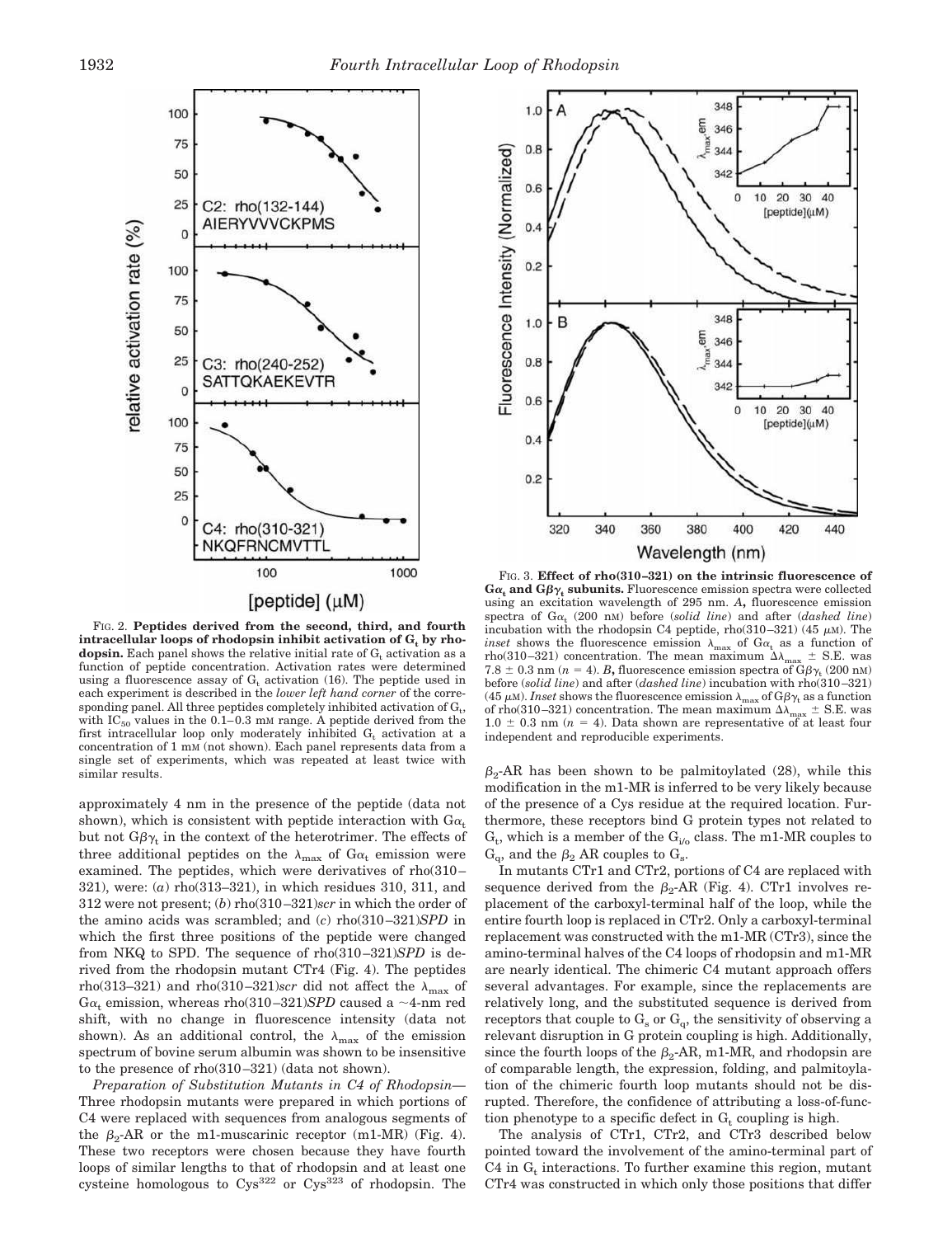FIG. 4. **Amino acid sequences of the fourth loop of bovine rhodopsin, hu**man  $\beta_2$ **-AR, human m1-MR, and fourth loop mutants of rhodopsin.** The amino acid sequence of each position in the fourth loop is shown using the standard single letter amino acid code. The numbering of the positions is from bovine rhodopsin. Regions that were replaced or altered in the creation of mutants are highlighted in *gray*.

| Receptor     | Source of               | <b>Amino Acid Position (Rhodopsin Numbering)</b> |         |          |   |   |   |   |   |                                                 |  |  |  |   |   |
|--------------|-------------------------|--------------------------------------------------|---------|----------|---|---|---|---|---|-------------------------------------------------|--|--|--|---|---|
|              | mutation                |                                                  | 310 311 |          |   |   |   |   |   | 312 313 314 315 316 317 318 319 320 321 322 323 |  |  |  |   |   |
| Rho.         |                         | N                                                | κ       | Q        | F | R | N | C | м | ν                                               |  |  |  |   | C |
| $\beta_2$ AR |                         | S                                                | P       | D        | F | R |   | А | F | Ω                                               |  |  |  |   |   |
| m1 MR        |                         | N                                                | κ       | А        |   | R | D |   |   | R                                               |  |  |  |   | с |
| CTr1         | $\beta_2 AR$            | N                                                | κ       | Q        | F | R |   | A | F | $\Omega$                                        |  |  |  | C | C |
| CTr2         | $\beta$ <sub>2</sub> AR | S                                                | P       | D        | F | R |   |   | F | $\Omega$                                        |  |  |  |   | С |
| CTr3         | m1 MR                   | N                                                | κ       | Q        | F | R | D |   |   | R                                               |  |  |  | С | С |
| CTr4         | $\beta_2 AR$            | S                                                | P       | D        |   | R | N | C | M | $\mathsf{V}$                                    |  |  |  |   | C |
| CysXV        |                         | N                                                | κ       | Q        |   | R | N | C | M | v                                               |  |  |  | S | S |
| CTr4/CysXV   | $\beta$ <sub>2</sub> AR | S                                                |         | D        | F | R | N | C | M | $\mathbf{v}$                                    |  |  |  | S | S |
| <b>K311P</b> |                         | N                                                | P       | $\Omega$ |   | R | N | C | M | v                                               |  |  |  |   | C |
| <b>K311R</b> |                         | N                                                | R       | $\Omega$ | F | R | N | C | M | $\mathcal{L}$                                   |  |  |  |   | C |
| <b>K311S</b> |                         | N                                                | S       | O        |   | R | N | C | M | $\mathsf{V}$                                    |  |  |  |   | C |
| K311W        |                         | N                                                | w       | O        |   | R | N | С | м |                                                 |  |  |  |   |   |

between CTr1 and CTr2 (*i.e.* 310, 311, and 312) were replaced (Fig. 4). In addition, a series of point mutations in which  $Lys<sup>311</sup>$ was replaced by residues with a variety of physicochemical properties were constructed: K311P, K311S, K311R, and K311W. Position 311 lies in the center of a proposed helical extension of TM7 (29, 30). These mutants were designed specifically to test and control for the possible role of a helixaltering proline in the 311 position in mutant CTr2. Two additional mutants were constructed to assess the role of palmitoylation in the function of C4. In CysXV (C322S/C323S) the sites of palmitoylation were removed, and in Ctr4/CysXV, the CTr4 and CysXV replacements were combined. The mutant CysXV has been previously described and characterized in a detergent-solubilized  $G_t$  activation assay (26). The mutant CTr4/CysXV was used to test whether the effects of preventing palmitoylation were different in the background of a mutated C4 as compared with rhodopsin.

The mutants were transiently expressed in COS cells and regenerated with 11-*cis*-retinal to yield pigments. The mutant pigments were either purified in dodecyl maltoside detergent or isolated in cell membrane preparations. UV-visible spectra taken on purified samples in the dark showed that each mutant pigment had a  $\lambda_{\text{max}}$  value of 500 nm, identical to that of rhodopsin prepared under the same conditions (Table I). Upon illumination, mutants CTr1, CTr2, and CTr3 formed MII-like pigments with  $\lambda_{\text{max}}$  values of 380 nm. Acid denaturation of the photolyzed pigments revealed that the Schiff base bonds of the mutants were at least as stable as that of rhodopsin (data not shown).

*Activation of G<sup>t</sup> by Solubilized Purified Recombinant Pigments—*The ability of the C4 loop substitution mutants to activate purified bovine  $G_t$  was measured in a kinetic fluorescence assay. The activation of  $G_t$  was observed as an increase in the intrinsic tryptophan fluorescence of  $Ga_t$  upon binding of GTP $\gamma$ S (16). The initial rate of GTP $\gamma$ S uptake by  $G_t$  catalyzed by each mutant was normalized to that of rhodopsin (Fig. 5). Mutants CTr1 and CTr3, in which the carboxyl-terminal half of the loop was replaced, displayed similar initial rates to that of rhodopsin. However, CTr2, in which the entire loop was replaced, displayed a reduced initial rate. The CTr4 mutant, in which only a tripeptide in the amino-terminal part of the loop was replaced with  $\beta_2$ -AR sequence, was also deficient in activating  $\mathrm{G}_\mathrm{t}.$  The level of activity was comparable to that of CTr2. None of the Lys<sup>311</sup> point mutants was defective in  $G_t$  activation. The non-palmitoylated CysXV mutant exhibited similar activity to that of rhodopsin in the detergent assay. When assayed in membranes, CysXV was slightly hyperactive (data not shown). The activity of the combination mutant CTr4/ CysXV was similar to that of CTr4.

*Characterization of Pigment-catalyzed GTP* $\gamma$ *S Uptake by G* $\alpha$ *As a Function of G*bg*<sup>t</sup> Concentration—*Efficient activation of  $Ga_t$  is known to require the presence of  $G\beta\gamma_t$  (31). A previous

TABLE I *Biochemical characterization of rhodopsin fourth loop mutants*

| Sample     | $\lambda_{\text{max}}$ , Abs | Transducin<br>activation rate <sup>a</sup> | Incorporation of<br>$[{}^3H]$ palmitic acid ${}^b$ |
|------------|------------------------------|--------------------------------------------|----------------------------------------------------|
|            | nm                           |                                            |                                                    |
| Rho        | 500                          | 100                                        | 1.00                                               |
| CTr1       | 500                          | $121 \pm 11.2(5)$                          | $1.14 \pm 0.20(4)$                                 |
| CTr2       | 500                          | $20 \pm 5.5(5)$                            | $1.34 \pm 0.47(4)$                                 |
| CTr3       | 500                          | $82 \pm 9.6(4)$                            |                                                    |
| CTr4       | 500                          | $25 \pm 6.2$ (3)                           | $1.10 \pm 0.20(4)$                                 |
| CysXV      | 500                          | $97 \pm 15(4)$                             | $0.24 \pm 0.10(4)$                                 |
| CTr4/CysXV | 500                          | $39 \pm 5.5(3)$                            |                                                    |
| K311P      | 500                          | $85 \pm 6.7$ (8)                           |                                                    |
| K311S      | 500                          | $87 \pm 0.9$ (3)                           |                                                    |
| K311R      | 500                          | $123 \pm 13.5(3)$                          |                                                    |
| K311W      | 500                          | $74 \pm 11.7(3)$                           |                                                    |

*<sup>a</sup>* Activation rates are normalized to that of rhodopsin and are presented as mean  $\pm$  S.E.  $(n)$ .

<sup>*b*</sup> The level of incorporation of <sup>[3</sup>H]palmitic acid for each sample is normalized to that of rhodopsin, after subtraction of nonspecific counts associated with samples prepared from mock transfected cells. Values are presented as mean  $\pm$  S.E.  $(n)$ .

study of a peptide derived from the C4 loop of rhodopsin suggested that this region binds to  $G\beta\gamma_t$  (11). Therefore, the reduced activation of  $G_t$  by the mutant CTr2 might be a result of disruption of the  $G\beta\gamma_t$ -binding site on rhodopsin. To test this hypothesis, the rate of  $G_t$  activation by solubilized, COS cell expressed rhodopsin (1 nM) or CTr2 (3 nM) was measured as a function of the concentration of  $G\beta\gamma_t$ . Higher concentrations of CTr2 were necessary in this experiment due to its reduced activity. Fig. 6 shows the change in fluorescence over time due to rhodopsin- or CTr2-catalyzed GTP $\gamma$ S uptake by G $\alpha_{\rm t}$  in the presence of different concentrations of  $G\beta\gamma_{\rm t}$ . The intrinsic tryptophans of  $G\beta\gamma_t$  affected only the background level of fluorescence, which is normalized in Fig. 6. If the defect in CTr2 were solely attributable to decreased binding of  $G\beta\gamma_t$ , then the concentration of  $G\beta\gamma_t$  at which half-maximal activity was observed would likely be significantly higher for CTr2 than for rhodopsin. Additionally, one might expect the relative defect in activation rate of CTr2 to be reduced at high concentrations of  $G\beta\gamma_t$ . The data do not reveal a significant difference between rhodopsin and CTr2 in the effect of  $\mathrm{G}\beta\gamma_\mathrm{t}$  concentration on  $\mathrm{G}\alpha_\mathrm{t}$ activation, nor does the activity of CTr2 approach that of rhodopsin even at a 2:1  $(G\beta\gamma_t:G\alpha_t)$  stoichiometric excess (Fig. 6).

*Palmitoylation of CTr1, Ctr2, and CTr4—*We investigated whether replacing portions of the fourth loop with  $\beta_2$ -AR sequence disrupted palmitoylation of mutants CTr1, CTr2, and CTr4. The incorporation of  $\binom{3}{1}$  palmitic acid present in the cell media during transfection into CTr1, CTr2, CTr4, and rhodopsin was comparable (Table I). The levels of incorporation were severalfold higher than the incorporation associated with CysXV, which has been reported not to be palmitoylated (26).

*Amino Acid Sequence Analysis of Vertebrate Opsins—*The sequence alignments and analyses available in the G Protein-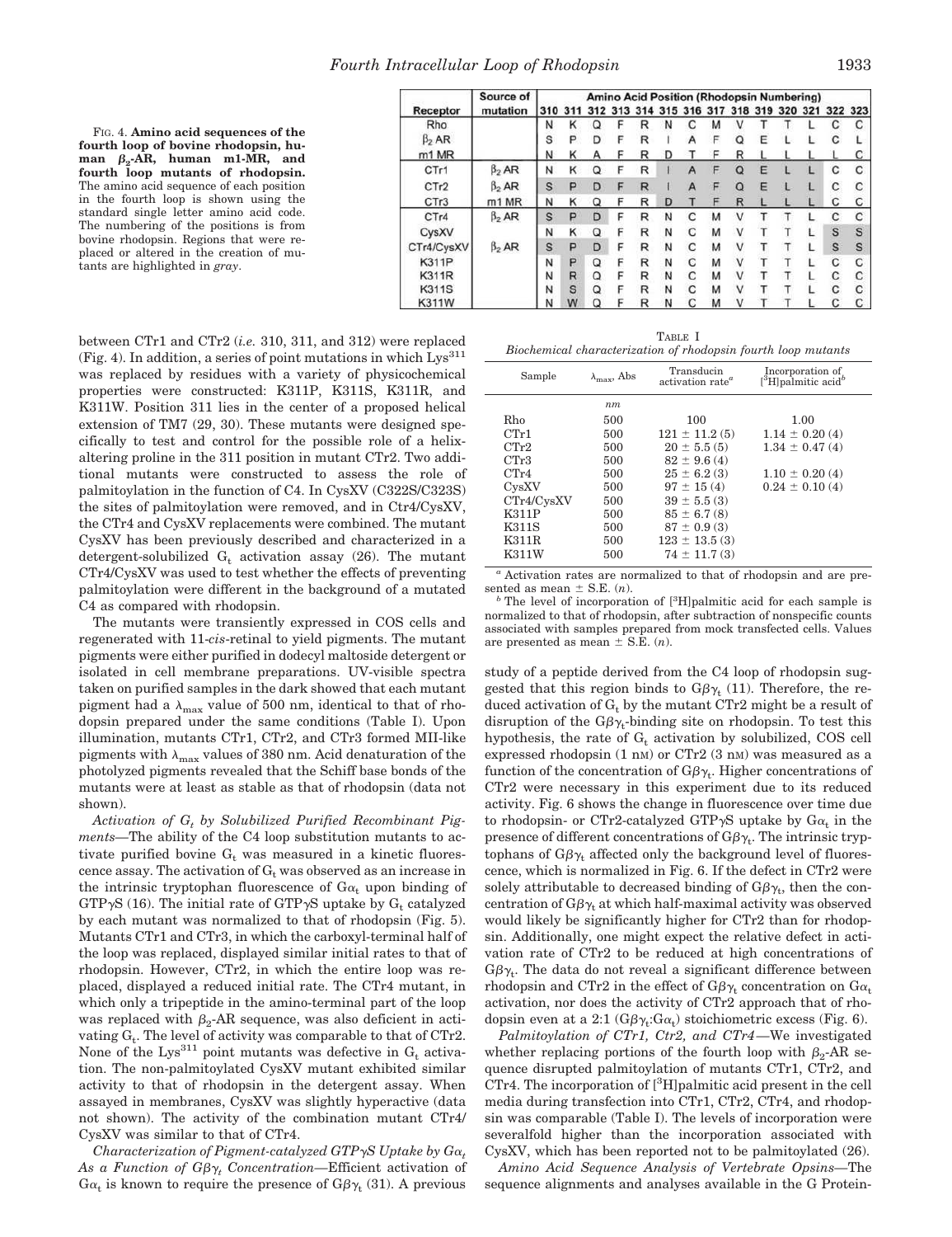

FIG. 5. **Rates of G<sup>t</sup> activation catalyzed by solubilized, purified recombinant pigments.** Samples of rhodopsin and C4 rhodopsin mutants were expressed in COS cells, solubilized in dodecyl maltoside, and purified by an immunoaffinity procedure as described under "Experimental Procedures." The rates of  $G_t$  activation catalyzed by each sample were determined by linear regression through the first 30–60 s of data collected in a fluorescence activation assay (16). Each assay contained 1 nm rhodopsin or mutant, 250 nm  $\rm G_{t},$  and 5  $\rm \mu$ m GTP $\rm \gamma S$  in a volume of 1.5 ml. The *bars* represent the mean rate, normalized to that of rhodopsin. *Error bars* depict the standard error of the mean. The data are presented numerically in Table I. Those mutants in which residues 310, 311, and 312 of rhodopsin are replaced with the analogous sequence of the  $\beta_2$ -AR (*i.e.* CTr2, CTr4, and CTr4/CysXV) are deficient in  $G_t$  $\alpha$ <sup>E</sup>IG. 6. **The relative rates of pigment-catalyzed GTP** $\gamma$ **S uptake**<br>activation.

coupled Receptor Data Base (GPCRDB) were used to examine the conservation of C4 residues in GPCRs (32). Among the 86 vertebrate opsins in the data base, the residues in the aminoterminal half of C4 were found to be nearly 100% conserved (Fig. 7). In contrast, the carboxyl-terminal half of the loop is only  $~1$ 65% conserved.

### DISCUSSION

Significant efforts have been directed toward elucidating the regions of rhodopsin involved in binding and activating  $\mathrm{G}_\mathrm{t}$  (for reviews, see Ref. 2, 33, and 34). A variety of experiments using peptide competition, mutagenesis, and antibody-based approaches have defined the importance of the intracellular surface, and in particular, loops C2 and C3 in mediating interactions with  $G_t$ . Published reports regarding the role of loop C4 are contradictory. Studies based on peptides derived from C4 have suggested the importance of this region (6, 10), but a combination of site-directed mutagenesis and truncation of C4 appeared to rule out an important function for the region in  $G_t$ activation (12, 13). Our data demonstrate and characterize the importance of the amino-terminal part of the fourth loop, and suggest the role it plays in rhodopsin- $G_t$  interactions.

*Loop C4 of Rhodopsin Is Involved in the Activation of*  $G_t$ *—* Several different experimental approaches in this report corroborate the importance of the fourth loop of rhodopsin in interactions with  $G_t$ . A peptide derived from C4, rho $(310-321)$ , can inhibit the catalysis of  $G_t$  activation by rhodopsin. Previously, an identical peptide has been reported to inhibit the binding of  $\mathrm{G}_\mathrm{t}$  to rhodopsin as measured by an extra-MII assay (6). Our results extend and confirm this observation by demonstrating that the peptide is active at similar concentrations in the fluorescence activation assay (Fig. 2). Significantly, the potency of rho(310–321) was comparable to that of peptides derived from very well characterized G protein-interacting regions, including the highly conserved Glu-Arg-Tyr sequence in the C2-derived rho(132–144) peptide. Additionally, rho(310– 321) induces a red shift in the fluorescence emission spectrum



by  $G\alpha_t$  as a function of  $G\beta\gamma_t$  concentration are similar for both **rhodopsin and CTr2.** The rate of  $G_t$  activation by solubilized, COS cell-expressed pigment was measured as a function of the concentration of  $G\beta\gamma_t$ . The *top panel* shows fluorescence activation traces of 250 nm  $Ga_t$  in the presence of 25–500 nm  $G\beta\gamma_t$ , and catalyzed by 1 nm rhodopsin. Each trace depicts the change in fluorescence emission intensity following the addition of GTP $\gamma$ S at 200 s. The background fluorescence emission is normalized to zero. The concentration of  $\mathrm{G}\beta\gamma_\mathrm{t}$  in each trace is indicated in the column at *right*, in the same order that the traces are displayed. The *inset* is a plot of activation rate, determined from the initial slopes of the activation traces, *versus* concentration of  $G\beta\gamma_t$ . The data are fit with a two-parameter hyperbolic function. The *bottom panel* is identical to the top, except that the experiments were conducted with 3 nM CTr2. The data are from a single experiment that was repeated twice with similar results. The similarity of the  $G\beta\gamma_t$  concentration dependence for rho and CTr2 argues against the hypothesis that the defect in CTr2 is attributable solely to disruption of the  $G\beta\gamma_t$ -binding site (see text for further discussion).

of  $Ga_t$  (Fig. 3), which is evidence that the peptide can bind directly to the  $Ga_t$  subunit. The relevance of studies with the isolated C4-derived peptide to the function of C4 in the intact receptor is supported by the report that a rho(306–348) peptide assumed a defined structure in solution (29).

The results of the mutagenesis data strongly support and clarify the involvement of the fourth loop in  $G_t$  activation. In particular, the data localize the important region to the amino terminus of C4, as shown by the striking decrease in the rate of  $G_t$  activation by the mutants in which residues 310–312 are replaced with  $\beta_2$ -AR sequence (Fig. 5). Osawa and Weiss (13) argued against involvement of this region based on the wildtype phenotype of N310A, K311A, and Q312A point mutants. However, a recent report (35) corroborates our findings by identifying a mutation in the amino terminus of C4 (N310C) that can disrupt  $G_t$  activation. The precise role of Asn<sup>310</sup> in  $G_t$ coupling appears complex, and additional work is underway that focuses exclusively on this residue.

Sequence analysis also supports the importance of the amino terminus of the C4 loop in receptor function. The amino terminus of C4 is nearly 100% conserved within the vertebrate opsins, whereas the carboxyl-terminal half of the loop is only  $\sim65\%$  conserved (Fig. 7). Furthermore, the asparagine in posi-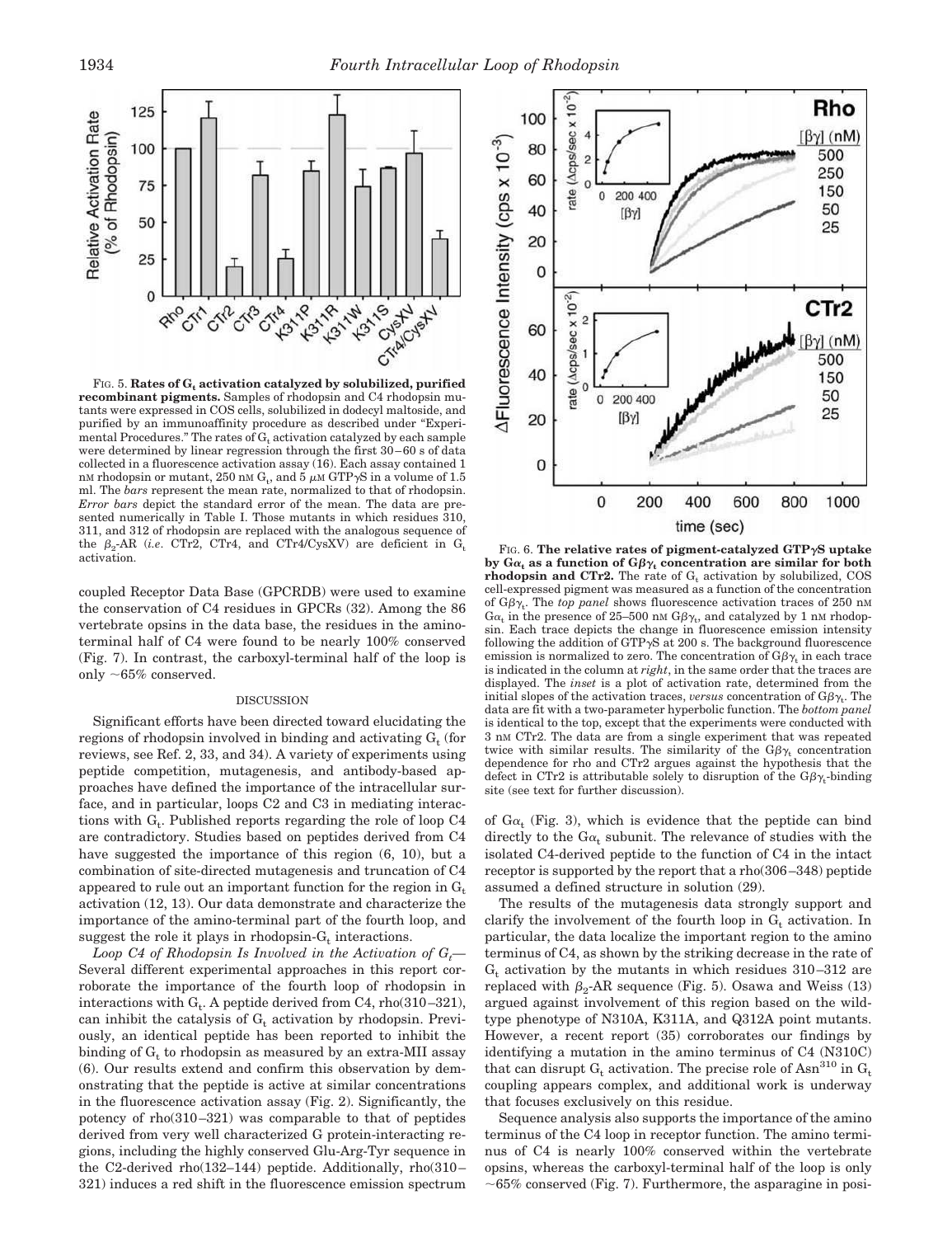

FIG. 7. **The amino-terminal half of the fourth loop of rhodopsin is more conserved than the carboxyl-terminal half within the family of vertebrate opsins.** The conservation of each position within loop C4 of rhodopsin was analyzed in 86 vertebrate opsin sequences. The alignments and the determination of the variability at each position were obtained from the G Protein-coupled Receptor Data Base (32). The *labels* on the *x* axis indicate the consensus amino acid at each position, using bovine rhodopsin numbering. A variability index of 100 means 100% conservation; the lower the number, the greater the variety of residues found at that particular position. The residues in the amino-terminal half of the loop are nearly 100% conserved, whereas those at the carboxyl-terminal half are only  $~65\%$  conserved. This pattern of conservation corresponds to the importance of the aminoterminal half of the loop in  $G_t$  activation.

tion 310 is very highly conserved within the large biogenic amine family of receptors, with the exception of the non- $\alpha_2$ -ARs, where it nearly always is a serine. This latter observation suggests that the amino-terminal part of the fourth loop may be important in GPCRs other than opsins. Indeed, mutagenesis experiments in this region of the fourth loop identified it as critical for receptor-G protein interactions in the  $\beta_2$ -AR (36, 37).

Several reports have suggested that accessibility to regions in the fourth loop are specifically modulated by photoactivation of rhodopsin, an observation consistent with the regulated involvement of C4 in  $G_t$  activation. The cytoplasmic end of TM helix 7 has been shown to become more accessible following light activation of rhodopsin (38), and spin labels attached to positions 316 (39) and 313 (30) in the middle of C4 undergo increased mobility after photolysis. Additionally, a spin label at  $\text{Cys}^{316}$  was reported to move apart from a label at position 65, at the amino terminus of the TM helix 1, upon MII formation (40).

*Factors Affecting the Structure of the C4 Loop Region—*We examined several factors that potentially affect the structure of C4, including the palmitoylation of  $Cys^{322}$  and  $Cys^{323}$ , the integrity of a proposed helical extension of TM7, and the presence of a membrane environment. The palmitoylation of  $\text{Cys}^{322}$ and Cys<sup>323</sup> does not appear to affect the function of the aminoterminal part of the loop. Both CTr4 and CTr2 are palmitoylated (Table I) despite alterations in amino acids in the vicinity of the acylation site. However, the non-palmitoylated combination mutant CTr4/CysXV is essentially indistinguishable from CTr4 in detergent assays. In membranes, CysXV is slightly more active than rhodopsin, and CTr4/CysXV is slightly more active than CTr4 (not shown). Both observations corroborate previous reports that a nonpalmitoylated mutant was similar to rhodopsin in detergent solution (26), and that chemical depalmitoylation increased activity of rhodopsin when assayed in rod outer segment membranes (41). Given that residues 310– 312 are located adjacent to the membrane border of the TM helix 7, it seems plausible that their structure is unaffected by

the membrane anchoring of  $Cys^{322}$  and  $Cys^{323}$ . The same reasoning might explain why truncation of rhodopsin following Asn<sup>315</sup> does not diminish  $G_t$  activation (12). Furthermore, C4 may form a loop in the absence of palmitoylation, as suggested by the NMR structure of a fourth loop peptide (29). The mechanism of hyperactivity of non-palmitoylated rhodopsin that has been observed in membranes appears to be unrelated to the function of the amino terminus of C4.

The TM helix 7 is likely to extend beyond the membrane border, based on experimental (29, 30) and theoretical (42) grounds. The TM2 (43), TM4, and TM5 (44) helices have all been reported to extend into the aqueous phase. The proline in position 311 of CTr2 and CTr4 might disrupt a helical extension of TM helix 7, leading to the observed phenotype. But the K311P point mutation does not resemble the 310–312 mutation of CTr4 in  $G_t$  activation assays, indicating that perturbation of the proposed helical extension does not impair G protein activation.

*The Role of the C4 Loop Involves Modulation of Rhodopsin-G<sup>t</sup> Interactions—*We propose that the role of C4 is to modulate, in conjunction with other structures, the binding site for  $G_t$ . We favor this interpretation rather than those in which C4 serves as the sole binding site or participates mechanistically in the catalysis of nucleotide exchange because:  $(a)$  residual  $G_t$  activation was observed with the CTr2 and CTr4 mutants, (*b*) point mutations at the 311 position did not affect activation, (*c*) the amino-terminal C4 sequence of rhodopsin is highly, but not absolutely, conserved in other opsins and in certain other GPCRs (Fig. 7), and  $(d)$  the substitution of  $\beta_2$ -AR sequence into C4 does not allow rhodopsin to activate  $G_s$  (data not shown). The modulatory functions of C4 appear to be mediated both by contacts with  $G_t$  and by allosteric interactions with other regions of the receptor.

Specific interaction between C4 and  $G_t$  is indicated most directly by the rho(310–321)- $G_t\alpha$  interaction observed by fluorescence emission spectroscopy (Fig. 3). Direct contacts are also suggested by the inhibition of rhodopsin-catalyzed  $G_t$  activation in the presence of rho(310–321), an observation plausibly explained by binding of the peptide to the G protein, and occupancy of a receptor contact site (Fig. 2). Which part of the heterotrimer is binding to the C4 loop? A C4-derived peptide, rho(310–324), has been reported to bind  $\text{G}\beta\gamma_{\text{t}}$  (11). However, the similarity of the activation rate *versus*  $G\beta\gamma_t$  concentration profiles for rhodopsin and CTr2, and the failure of high concentrations of  $G\beta\gamma_t$  to fully rescue CTr2 activity (Fig. 6), argue against the fourth loop as acting solely as a  $G\beta\gamma_t$ -binding site. Furthermore, the direct binding of rho $(310\text{--}321)$  to  $\text{G}\alpha_{\text{t}}$  (Fig. 3) demonstrates that C4 is involved with  $\text{G}\alpha_\text{t}$  binding in addition to, or even instead of,  $G\beta\gamma_t$  binding. Perhaps C4 binds  $G\alpha_t$ directly, and allosterically regulates other regions of the receptor involved in  $G\beta\gamma_t$  binding.

The data in this report demonstrate a conclusive role for the amino terminus of C4 of rhodopsin in  $G_t$  interactions. We suggest that this region interacts directly with  $G_t$ , particularly with  $\text{G}\alpha_{\rm t}$ , and with other regions of the intracellular surface to support  $G_t$  binding. In the following paper, we study a subset of mutant receptors described here using a biophysical assay that detects binding of  $G_t$  or peptides derived from  $G_t$  subunit sequences (45).

*Acknowledgments—*We thank Dr. Steve Lin, Manija Kazmi, Wing-Yee Fu, Cliff Sonnenbrot, and Carol Valli for assistance with these studies and their interpretation. We also thank Dr. P. Yeagle for providing the coordinates of the NMR structure of the rho(306–348) peptide.

#### **REFERENCES**

- 1. Sakmar, T. P. (1998) *Prog. Nucleic Acids Res. Mol. Biol.* **59,** 1–34
- 2. Helmreich, E. J., and Hofmann, K. P. (1996) *Biochim. Biophys. Acta* **1286,**